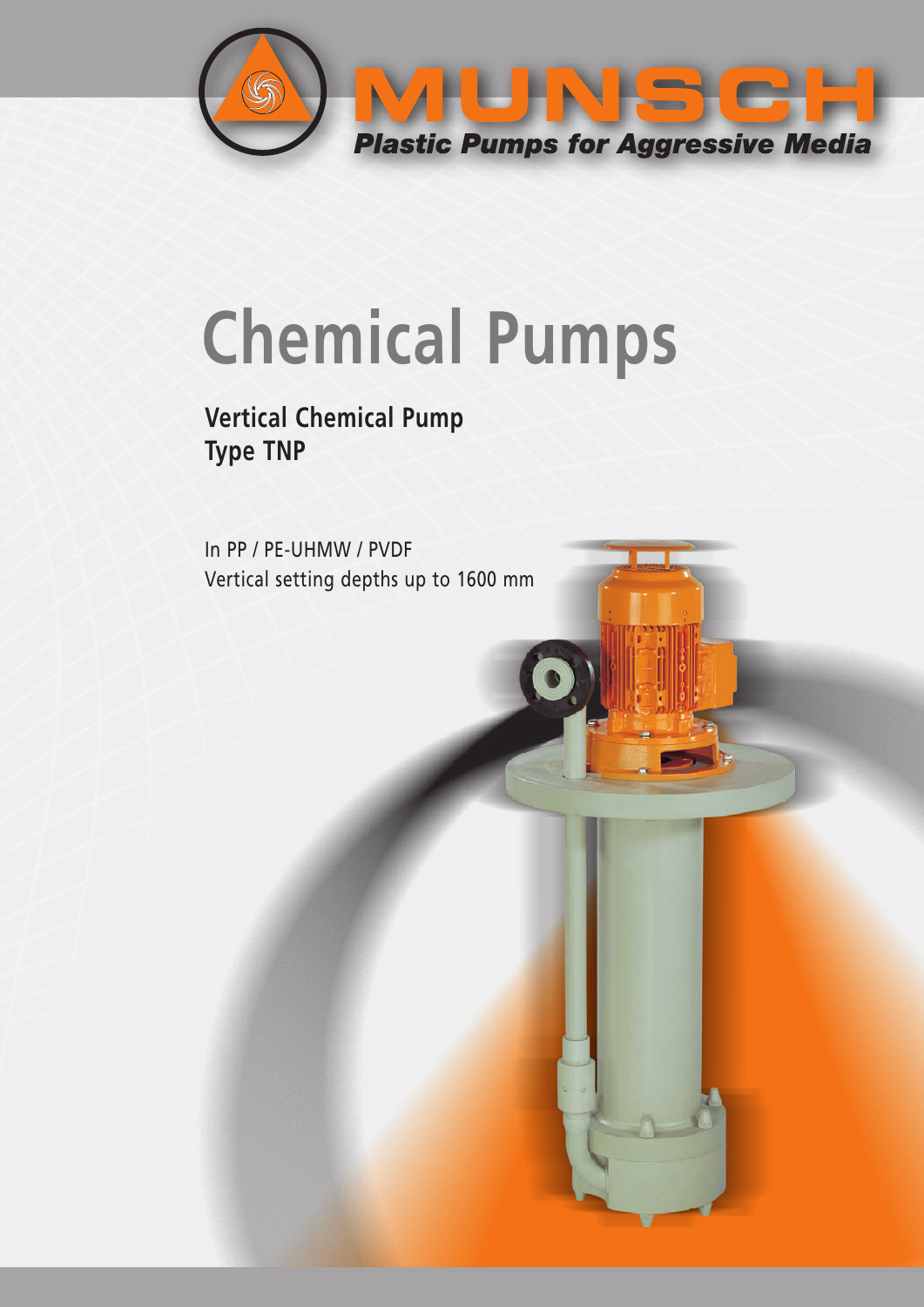## **Vertical Chemical Pump TNP**

#### **A** Applications

Type TNP vertical chemical pumps are specifically designed to handle acids, alkalis or chemically contaminated fluids with or without solids. Typical applications include the chemical and metal finishing industries, steel and stainless steel pickling lines, evaporation and regeneration units, wet flue gas scrubbing systems downstream of waste incinerators as well as exhaust gas scrubbing and scrubber effluent treatment.

#### **A** Construction

Vertical centrifugal pump with volute casing for wet-end installation; dry-end installation possible (see Fig. 1.3); Radial impeller, single-entry, single-stage.

#### **A** Materials

| <b>Part designation</b>       | <b>Standard material range</b>                                  |                |             |  |  |  |
|-------------------------------|-----------------------------------------------------------------|----------------|-------------|--|--|--|
|                               | PP                                                              | <b>PE-UHMW</b> | <b>PVDF</b> |  |  |  |
| Pump casing                   | PP                                                              | <b>PE-UHMW</b> | <b>PVDF</b> |  |  |  |
| <b>Casing cover</b>           | PP<br><b>PE-UHMW</b><br><b>PVDF</b>                             |                |             |  |  |  |
| Pump shaft                    | <b>St</b>                                                       |                |             |  |  |  |
| Impeller                      | PP <sup>1)</sup><br>PE-UHMW <sup>1)</sup><br>PVDF <sup>1)</sup> |                |             |  |  |  |
| Plain bearing                 | <b>SSiC</b>                                                     |                |             |  |  |  |
| Secondary seals <sup>2)</sup> | <b>FPM</b>                                                      |                |             |  |  |  |
| Shaft protection sleeve       | PP                                                              | PP             | <b>PVDF</b> |  |  |  |
| Column pipe                   | PP                                                              | PP             | <b>PVDF</b> |  |  |  |
| Suspension pipe               | PP                                                              | PP             | <b>PVDF</b> |  |  |  |
| Casing flange                 | PP                                                              | PP             | <b>PVDF</b> |  |  |  |
| Sole plate                    | PP                                                              | PP             | <b>PVDF</b> |  |  |  |

1) Material combinations possible

2) Alternatives (depending on fluid pumped): EPDM or Viton-PTFE-coated

PP Polypropylene PE-UHMW Ultrahigh-molecular polyethylene PVDF Polyvinylidene fluoride SSiC High-purity silicon carbide FPM Fluoroelastomer EPDM Ethylene propylene diene elastome PTFE Polytetrafluoroethylene

#### - **Performance data for 50/60 Hz operation**3)

| Pump capacity [Q] up to           |         | 110 $m^3/h$ |
|-----------------------------------|---------|-------------|
| Total differential head [H] up to | 45 m    |             |
| Motor sizes up to IEC motor size  | 132     |             |
| Vertical setting depths [I] up to | 1600 mm |             |

3) The TNP should only be installed in countries with 50 Hz line frequency; procurement of an alternative motor for 60 Hz line frequency with compatible fitting dimensions may be difficult.

#### - **Shaft seal**

Labyrinth seal

#### **A** Plain bearing lubrication

Standard: internal flushing with fluid pumped; Option: external flushing source.

#### - **Connecting flange**

Standard design with stub end and backing flange to DIN; alternatively to ANSI or JIS.

#### - **Drive**

Three-phase a.c. motor, frame type V1 with canopy to IEC, IP55 type of enclosure; motor voltage according to customer's specification.

#### - **Painting**

**Base coat:** 2-component epoxy resin thick-film primer, single coat, dry-film thickness 40 - 50 µm; **Top coat:** 2-component polyurethane finish paint, RAL 2003, pastel orange, 2 coats, dry-film thickness 40 - 50 µm per coat; total dry-film thickness 130 - 150 µm; special coatings available on request.



The above maximum allowable service pressures and temperatures relate to the standard pump design. Higher pressure and temperature applications possible in consultation with MUNSCH GmbH

#### $\blacktriangle$ **Maximum allowable service pressures and temperatures**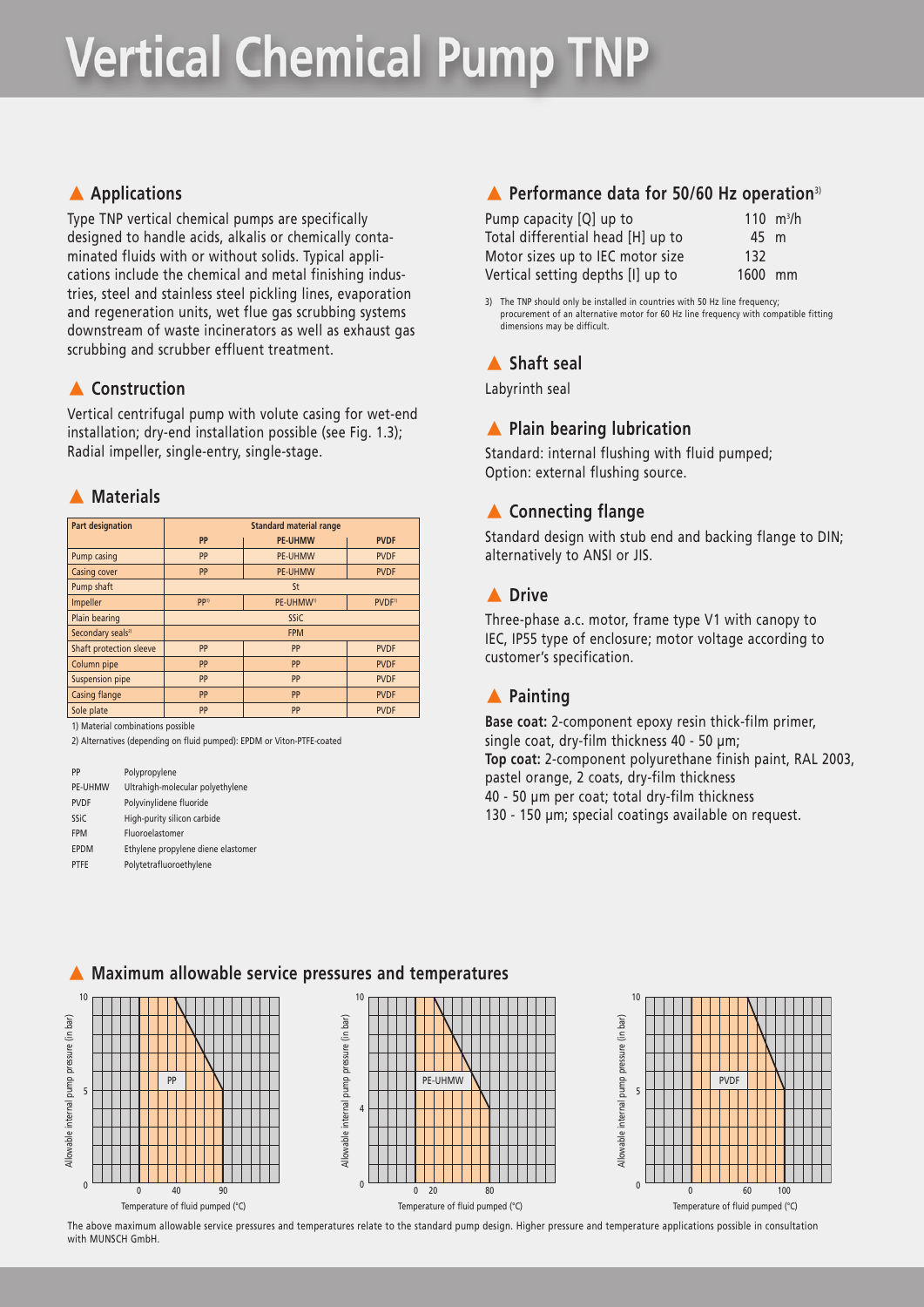### robust / reliable / excellent hydraulics / ease of assemb

#### - **Design features**

- **1** Column pipe with 90° elbow and flange; connection by a suitable pipe union allows the column pipe and/or the discharge flange to be rotated to virtually any position (Fig. 1.1). Option: column pipe with flange or design to customer's specification (Fig. 1.2).
- **2** Motor shaft directly coupled to pump shaft.
- **3** Maximum setting depth 1600 mm.
- **4** Vertical setting depth variable in steps of 100 mm (standard); intermediate setting depths possible.
- **5** Steel shaft with solid plastic protection sleeve.
- **6** Volute casing, casing cover and suspension pipe fabricated from solid plastics: ample wear allowance, maximum operating reliability in chemically aggressive and abrasive service environments.
- **7** Solid impeller hub ensures plastics stability even at high temperatures.
- **8** Optimum hydraulic design using the latest numerical methods ensures: good suction behaviour due to low NPSH requirements, minimum mechanical vibration of components, long service lives of anti-friction and plain bearings, minimized running noise.
- **9** Impeller: closed and semi-open designs available.
- **10** Impeller is keyed to the shaft and is therefore bi-directional and unaffected by inadvertent reverse rotation.











With flange and elbow, wet-end installation With top flange, wet-end installation With flange and elbow, dry-end installation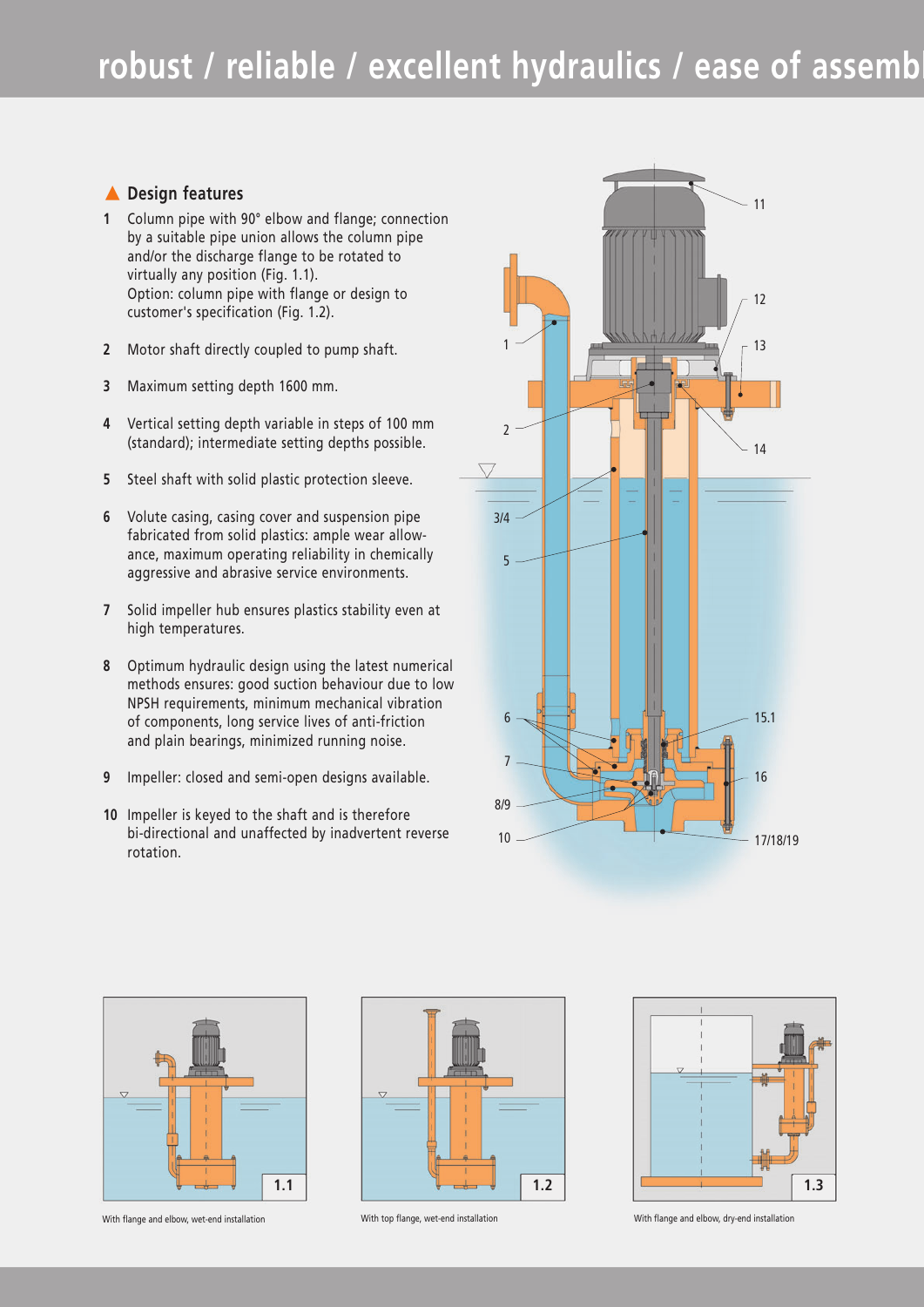## **ly and disassembly**







- **11** Standardized motor, frame type V1 with canopy.
- **12** Low external height above, compact construction below the sole plate; the TNP can still be installed where conventional pump configurations have space problems.
- **13** Circular sole plate; special sole plate geometries and sole plates with additional supporting flange (tank cover) available on request.
- **14** Non-contacting Type 10 labyrinth seal integrated into the sole plate prevents product escaping to the atmosphere. It is typically used in service environments involving no environmental hazards and when the pump tank is vented.
- **15.1** Product-lubricated plain bearing fabricated from EKasic® C. This advanced silicon carbide not only offers extreme wear resistance but is also resistant to virtually all acids and alkalis.
- **15.2**External flushing source for plain bearing (option): required when the fluid pumped is loaded with solids or tends to crystallize.
- **16** The metallic screw connections (threaded rods and cap nuts) reliably absorb the maximum internal casing pressures arising. Corrosion protection is achieved by a plastic coating and plastic cap nuts with O-rings to preclude contact with the fluid pumped.

#### **A** Accessories/Options

- **17** Suction strainer,
- **18** Suction pipe up to a length of 1600 mm,
- **19** Suction strainer and suction pipe,
- **20** Motor overload switch (not shown).







With suction strainer and suction pipe With suction pipe With suction strainer and suction pipe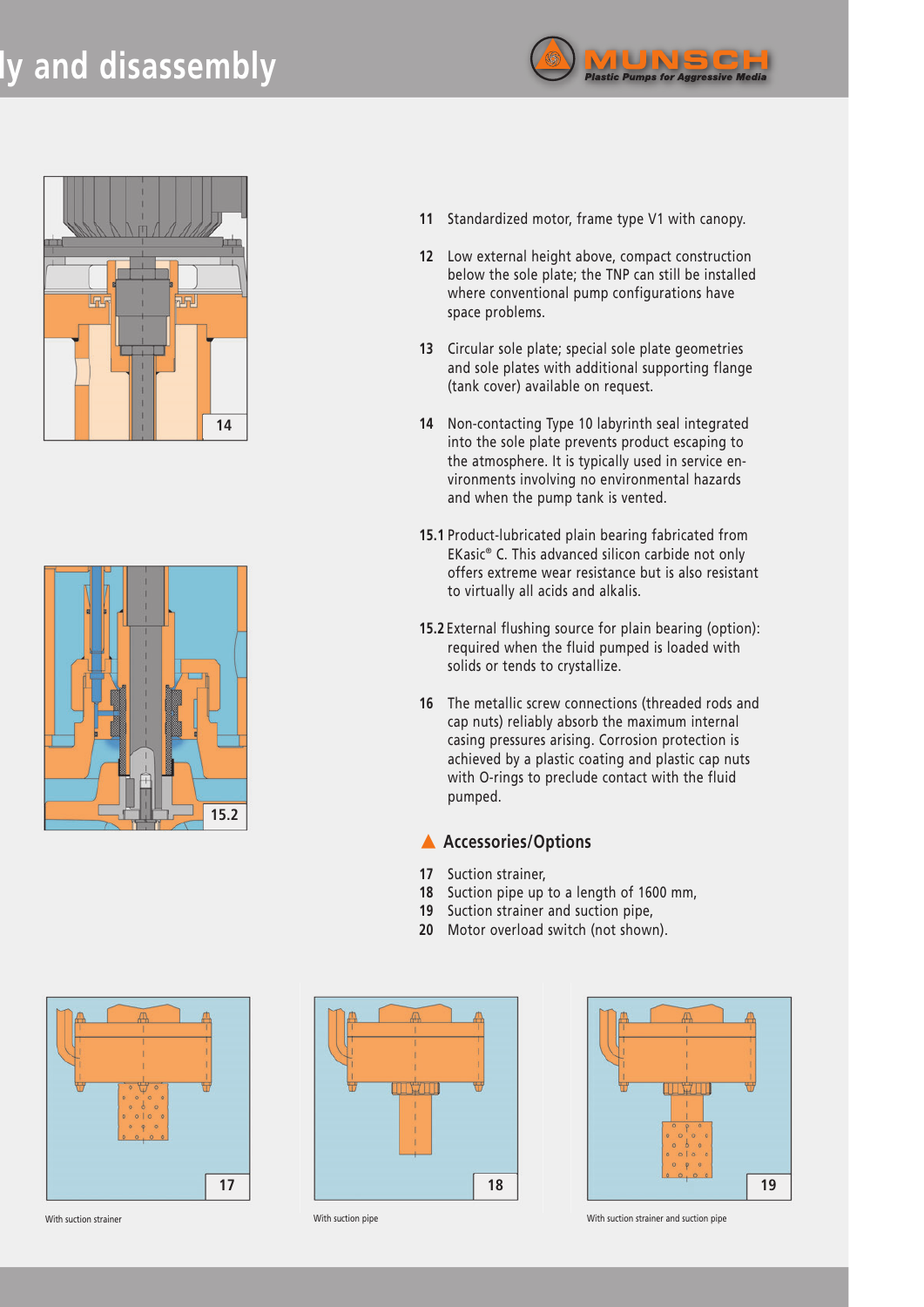



#### **A** Performance characteristic charts

Flow rate Q [m<sup>3</sup>/h]